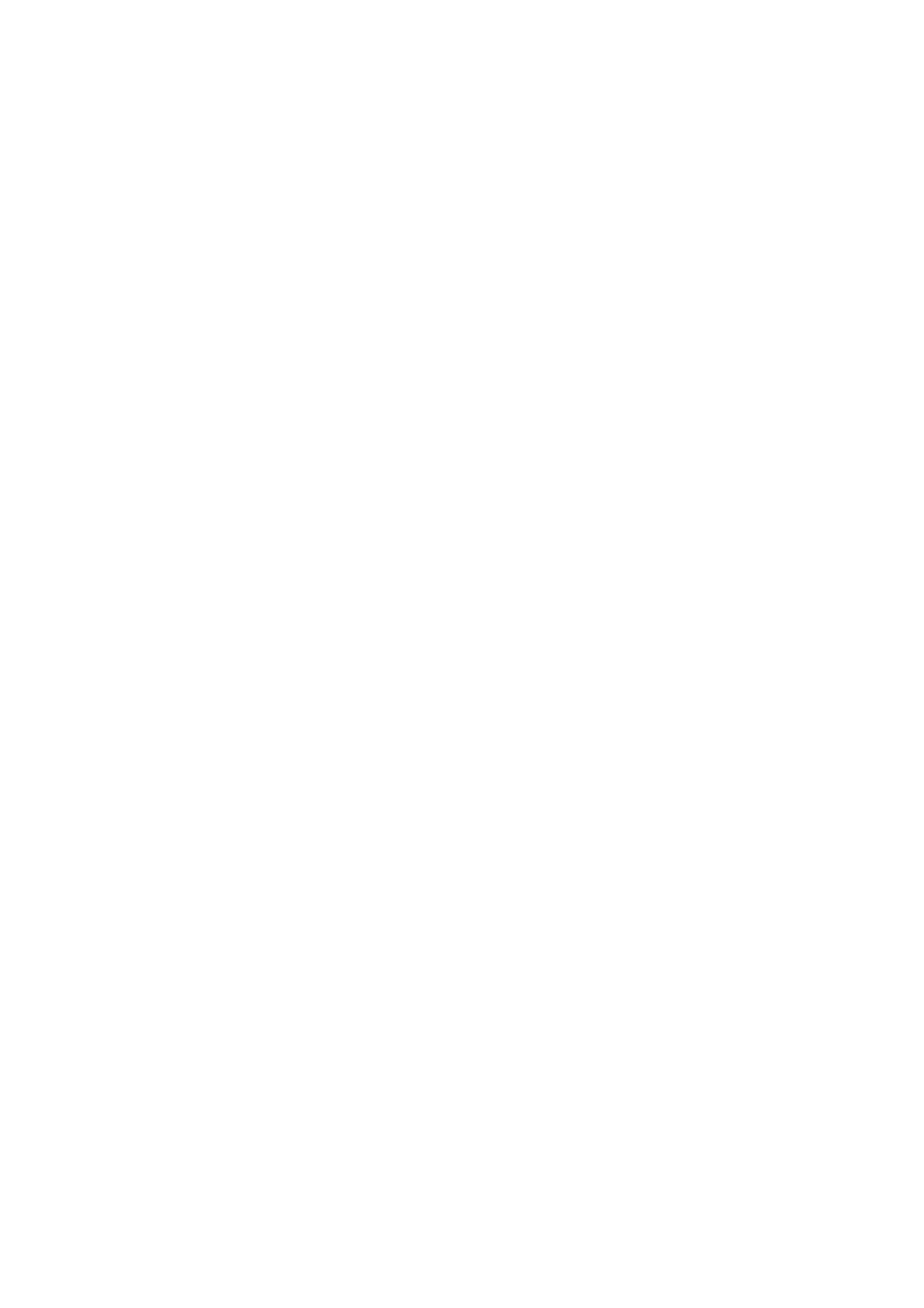# **1. Introduction**

## **1.1. The Public Interest Advocacy Centre**

The Public Interest Advocacy Centre (PIAC) is an independent, non-profit law and policy organisation that works for a fair, just and democratic society, empowering citizens, consumers and communities by taking strategic action on public interest issues.

PIAC identifies public interest issues and, where possible and appropriate, works co-operatively with other organisations to advocate for individuals and groups affected. PIAC seeks to:

- expose and redress unjust or unsafe practices, deficient laws or policies;
- promote accountable, transparent and responsive government;
- encourage, influence and inform public debate on issues affecting legal and democratic rights; and
- promote the development of law that reflects the public interest;
- develop and assist community organisations with a public interest focus to pursue the interests of the communities they represent;
- develop models to respond to unmet legal need; and
- maintain an effective and sustainable organisation.

Established in July 1982 as an initiative of the (then) Law Foundation of New South Wales, with support from the NSW Legal Aid Commission, PIAC was the first, and remains the only broadly based public interest legal centre in Australia. Financial support for PIAC comes primarily from the NSW Public Purpose Fund and the Commonwealth and State Community Legal Services Program. PIAC also receives funding from the Industry and Investment NSW for its work on energy and water, and from Allens Arthur Robinson for its Indigenous Justice Program. PIAC also generates income from project and case grants, seminars, consultancy fees, donations and recovery of costs in legal actions.

## **1.2. PIAC's work on gay, lesbian, transgender and intersex rights**

PIAC has advocated for the rights of gay, lesbian, transgender and intersex people principally through representing plaintiffs in vilification and sexuality discrimination claims in New South Wales (NSW). PIAC acted in the first case for homosexual vilification on behalf of its client, Gary Burns, against radio personalities Mr Steve Price and Mr John Laws and Radio 2UE in relation to comments made about a gay couple appearing on the television show, *The Block*. <sup>1</sup> PIAC also represented the applicants in the case of *OV & OW v Wesley Mission*, *<sup>2</sup>* which is the leading case in NSW about sexuality discrimination and the 'religious bodies' exception.

 <sup>1</sup> *Burns v Radio 2UE Pty Ltd & Ors* [2004] NSWADT 267 (22 November 2004).

<sup>2</sup> *OV v QZ (No.2*) [2008] NSWADT 115 (1 April 2008); see also *Members of the Board of the Wesley Mission Council v OW and OV* [2009] NSWADTAP 5 (27 January 2009); *Members of the Board of the Wesley Mission Council v OW and OV (No 2)* [2009] NSWADTAP 5; *OW & OV v Members of the Board of the Wesley Mission Council* [2010] NSWADT 293.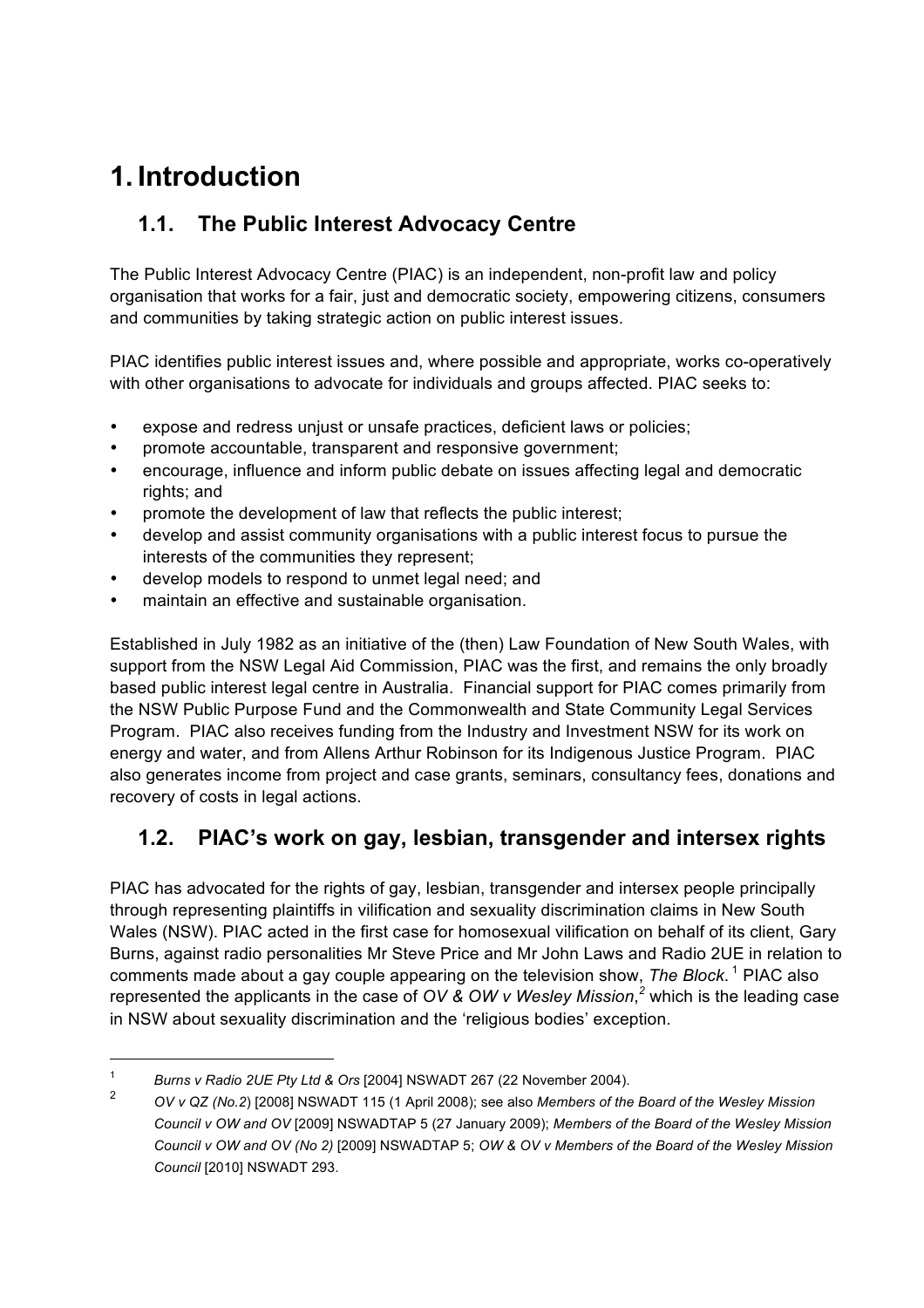In relation to marriage, which is the subject of this inquiry, PIAC has previously made a number of submissions supporting an inclusive definition of marriage. In 2004, PIAC made a joint submission with the National Association of Community Legal Centres Australia (NACLC)<sup>3</sup> opposing amendments to the *Family Law Act 1975* (Cth) and the *Marriage Act 1961*(Cth) (including the introduction of the current definition of marriage, which is the subject of this inquiry). PIAC has also made submissions to the (then) Human Rights and Equal Opportunities Commission's *National Inquiry into Discrimination against People in Same-Sex Relationships: Financial and Work-Related Entitlements and Benefits*<sup>4</sup> and the Senate Standing Legal and Constitutional Affairs Committee's Inquiry into the Marriage Equality Bill 2009 (Cth)<sup>5</sup>.

In each of these submissions PIAC called on the Australian Government to amend the definition of marriage to allow all Australian adult couples to marry, irrespective of their sex. In this submission, PIAC reiterates many of the comments it has previously made in support of marriage equality.

PIAC takes the view that equal rights to marry should be extended to everyone irrespective of their sexuality, gender or gender identity and that the Government (and Parliament) should amend the Marriage Act accordingly.

# **1.3. Background to the current bills**

On 8 February 2012, Senator Sarah Hanson-Young presented a private member's bill, the Marriage Equality Amendment Bill 2010 (the Hanson-Young Bill) to the Senate. This bill is currently the subject of an inquiry by the Senate Standing Committee on Legal and Constitutional Affairs.

Five days later, two private members' bills were introduced to the House of Representatives. On 13 February 2012, Adam Bandt MP presented the Marriage Equality Amendment Bill 2012 (the Bandt Bill). On the same day, Stephen Jones MP introduced the Marriage Amendment Bill 2012 (the Jones Bill) to the House of Representatives. These two bills were referred to the House of Representatives Standing Committee on Social Policy and Legal Affairs for inquiry and report.

The main objective of each of the Bills is to amend the definition of marriage contained in s 4, and remove s 88EA of the Marriage Act (which prohibits the recognition of same-sex marriages

 <sup>3</sup> Public Interest Advocacy Centre and National Association of Community Legal Centres, *Joint submission to the Senate Legal and Constitutional Committee's Inquiry into the Marriage Amendment Bill 2004* (2004).

<sup>4</sup> Public Interest Advocacy Centre, *Submission to the Human Rights and Equal Opportunity Commission National Inquiry into Discrimination against People in Same-Sex Relationships: Financial and Work-Related Entitlements and Benefits* (2006), Australian Human Rights Commission < http://www.hreoc.gov.au/human\_rights/samesex/inquiry/submissions.html> at 1 March 2012.

<sup>5</sup> Robin Banks, *Submission to the Senate Standing Legal and Constitutional Affairs Committee in response to its Inquiry into the Marriage Equality Amendment Bill 2009 (Cth*) (2009), Parliament of Australia < http://www.aph.gov.au/Parliamentary\_Business/Committees/Senate\_Committees?url=legcon\_ctte/marriage\_eq uality/submissions/sublist1a.htm> at 1 March 2012.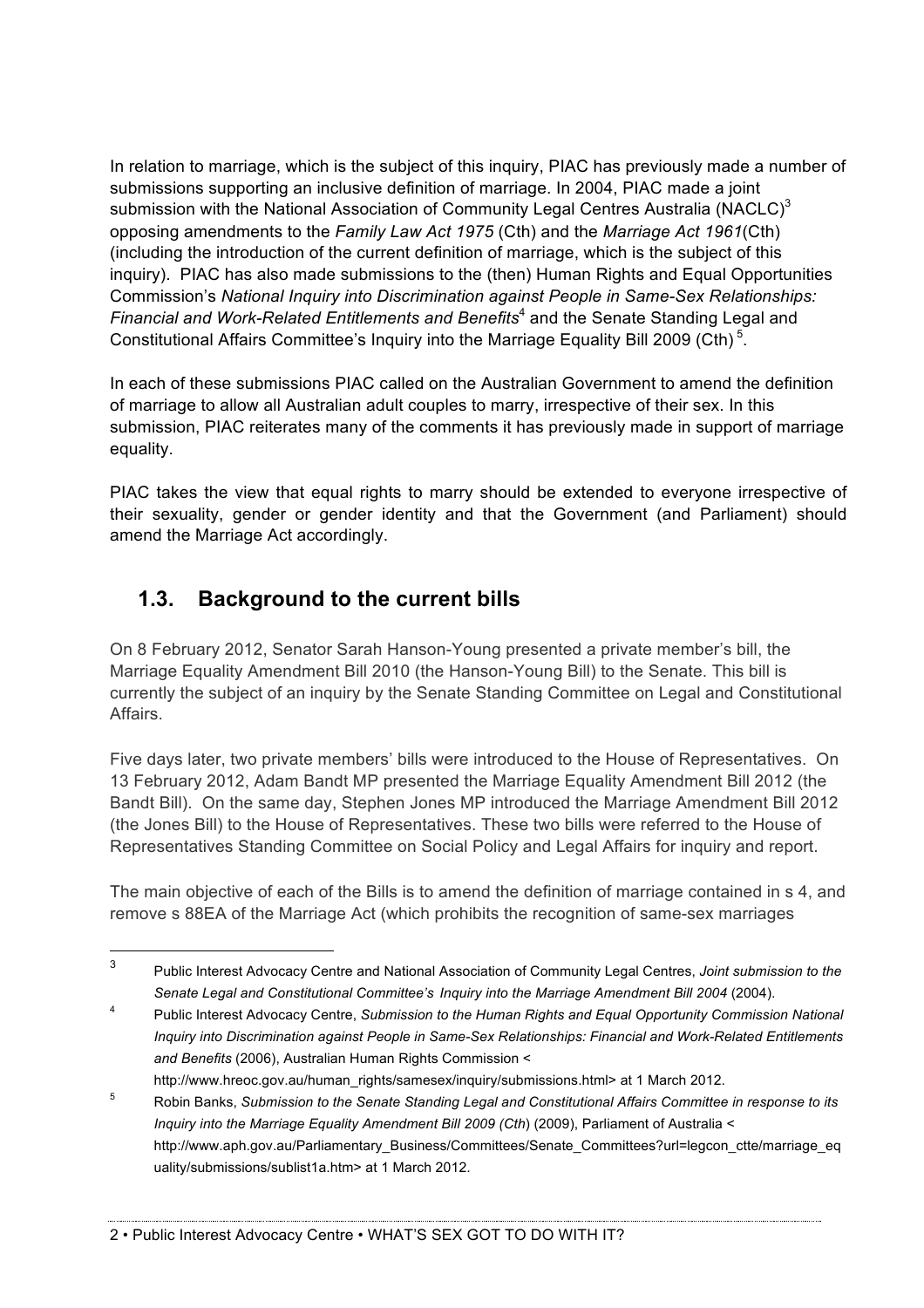conducted overseas).

Both the Bandt and Hanson-Young Bills propose a new definition of marriage as 'the union of two people, regardless of their sex, sexual orientation or gender identity, to the exclusion of all others, voluntarily entered into for life'. The Jones Bill proposes that marriage should be defined as 'the union of two people, regardless of their sex, to the exclusion of all others, voluntarily entered into for life'.

All three bills remove s 88EA from the Marriage Act and make other consequential changes. Finally, the Bandt and Jones Bills make it clear that none of the amendments would impose obligations on ministers of religion to solemnise the marriage of same-sex couples.

#### **2. Support for the Bills**

PIAC strongly supports the Hanson-Young Bill, and believes that the Committee should recommend that Parliament pass the Bill, in its entirety. PIAC has also voiced its support for the Bandt and Jones Bills, which are the subject of a separate inquiry by the House of Representatives. PIAC does not express any preference as to which Bill should be passed as it believes that any of the Bills, if passed, would lead to full marriage equality.

Through its clients' experience, PIAC is familiar with the stigma, vilification and unlawful discrimination that same-sex couples, and families led by same-sex couples experience every day. This experience demonstrates that same-sex couples do not fully enjoy protection and fulfilment of their human rights to equality before the law.

PIAC firmly believes that the Marriage Act should be amended to remove the discriminatory references contained in ss 4 and 88EA of the Act in order to allow people the right to marry, irrespective of their sex.

As PIAC and NACLC argued in their joint submission to this Committee in 2004:

In recognition of the important function of marriage in the Australian community as a public acknowledgement of a binding relationship, PIAC and NACLC submit that marriage as a civil legal status should be available to any two people who chose to enter such a partnership, regardless of their gender.

There is a clear distinction between marriage as a religious rite and marriage as a civil union recognised in the law. The religious blessing of a marriage is a matter for members of particular congregations to decide.

On the other hand, state sanction and legal recognition of marriage is a matter of equality before the law and should be available to all couples who wish to enter into a civil union and have this union recognised in Australian law.<sup>6</sup>

Public Interest Advocacy Centre • WHAT'S SEX GOT TO DO WITH IT? • 3

 $6$  PIAC & NACLC, above n 3, 5.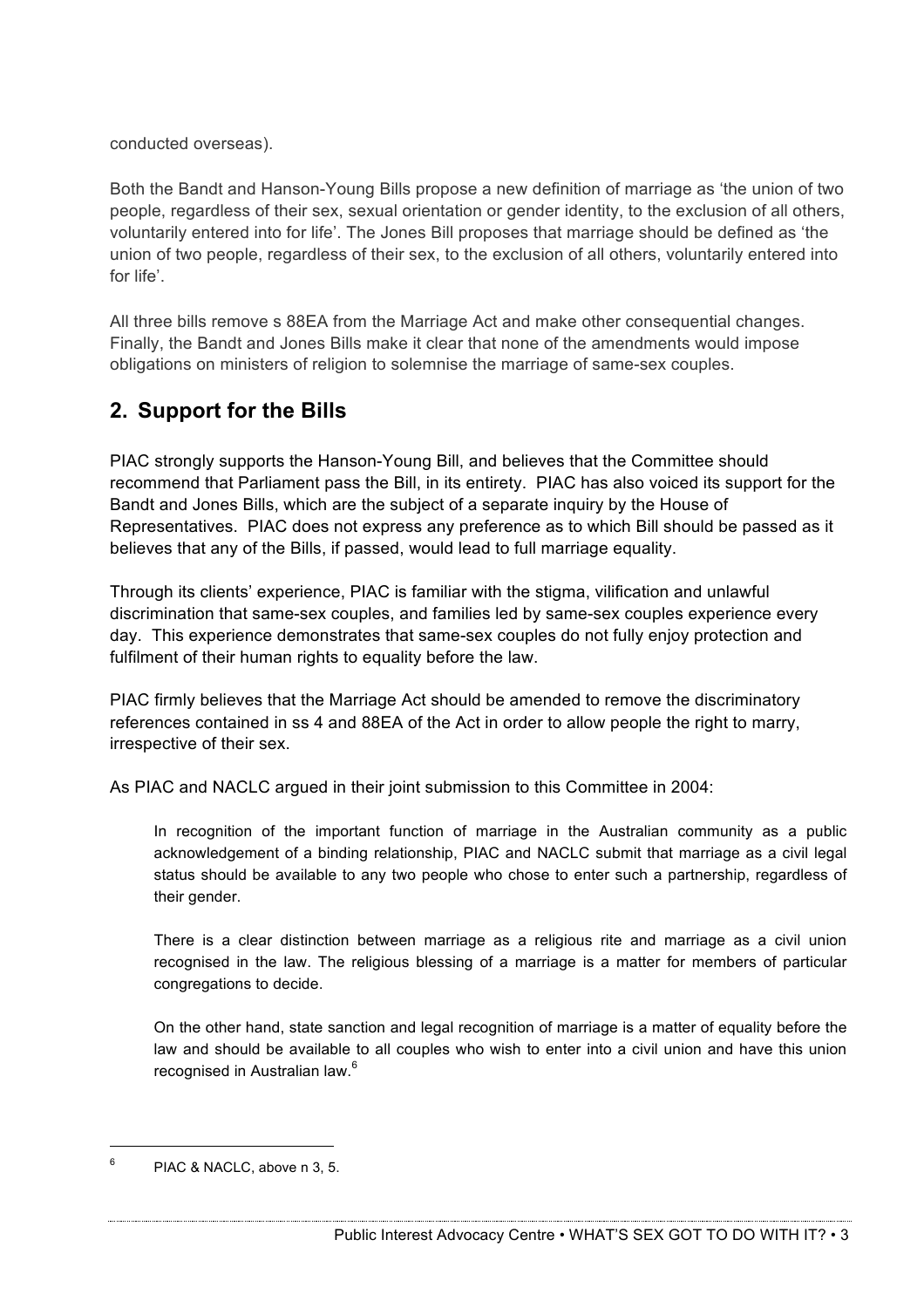*Recommendation* 

*Parliament should pass the Hanson-Young bill in its entirety.*

# **2.1. Changing definition of marriage in Australia**

The current definition of marriage is relatively new; the Howard Government only inserted it into the Marriage Act in 2004. This was a significant change as it entrenched a definition of marriage where none had previously existed. Indeed, the Menzies Government, which introduced the Marriage Act, saw marriage as a fluid institution, the changing meaning of which the common law courts would be better able to monitor and respond to. $<sup>7</sup>$ </sup>

Prior to the current statutory definition of marriage being encapsulated in legislation, the courts were committed to the task of ascertaining and applying contemporary meanings of marriage in the cases arising before them. 8 For example, in the case of *The Attorney-General for the Commonwealth v "Kevin and Jennifer" & Human Rights and Equal Opportunity Commission<sup>9</sup>* , the Family Court of Australia recognised the right of a post-operative transsexual to recognition of her re-assigned sex and, consequently, her right to marry a person of the opposite sex. The Court in that case decided that the meaning of marriage in the Constitution was not 'frozen in time' at the date on which the Constitution was enacted.<sup>10</sup>

The definition of marriage entrenched by the *Marriage Amendment Act 2004* (Cth) is that stated by Lord Penzance in *Hyde v Hyde and Woodmansee* in 1856 to be "[t]he voluntary union for life of one man and one woman, to the exclusion of all others".11 However, as the Honourable Alastair Nicholson QC, former Chief Justice of the Family Court of Australia, has observed:

Lord Penzance's definition was inaccurate at the time that he gave it and remains inaccurate today. It is difficult to understand how even in 1866, marriage could have been defined as union for life, having regard to the passage of the *Divorce and Matrimonial Causes Act* in England in 1857. Given that about 40% of Australian marriages now end in divorce, it is a nonsense to refer to marriage as a union for life today.

Similarly, since the concept of matrimonial fault has been abolished by the *Family Law Act 1975* and in particular that adultery is no longer a ground for divorce, it is difficult to argue that a modern marriage necessarily excludes all others. $1^2$ 

The meaning of marriage in Australia is not fixed and has been altered by both the courts and legislature responding to changing community expectations. The question therefore becomes:

 $7 \text{ Senate Hansard.18 April } 1961. 547-544.$ 

<sup>8</sup> *Re: Wakim ex parte McNally* (1999) 198 CLR 511.

<sup>&</sup>lt;sup>9</sup> [2003] FamCA 94.

<sup>10</sup> Ibid, per Nicholson CJ, Ellis & Brown JJ [100].

 $11$  [L.R.] 1 P & D. 130.

<sup>&</sup>lt;sup>12</sup> Nicholson AO RFD QC, 'The Legal Regulation of Marriage' (Speech delivered to the Law Student's Society, Faculty of Law, University of Melbourne, Melbourne, 16 September 2004).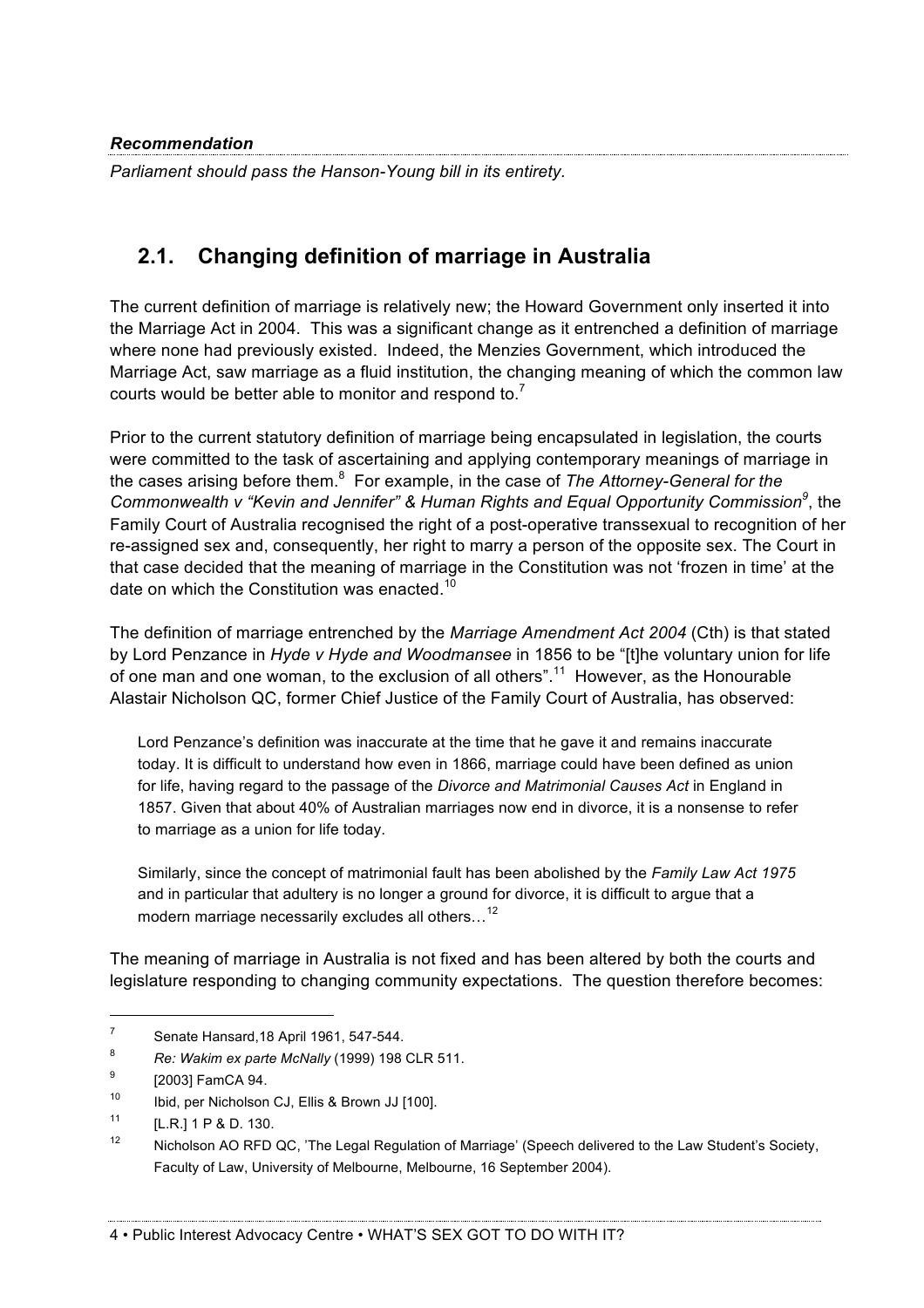what should be the definition of marriage in Australia in 2012? As explained below, PIAC contends that the best answer is found by reference to Australia's international human rights obligations.

#### **2.2. Internationally recognised right to non-discrimination, equality and marriage**

The rights to freedom from discrimination and equality before the law are set out in Articles 2(1) and 26 of the *International Covenant on Civil and Political Rights<sup>13</sup> (ICCPR). Article 26 of the* ICCPR states that:

All persons are equal before the law and are entitled without any discrimination to the equal protection of the law. In this respect, the law shall prohibit any discrimination and guarantee to all persons equal and effective protection against discrimination on any ground such as race, colour, sex, language, religion, political or other opinion, national or social origin, property, birth or other status.

The prohibition against discrimination is also said to be an 'autonomous right' that prohibits discrimination in 'law or in fact in *any field* regulated and protected by public authorities' (emphasis added). $14$ 

Although Article 26 does not specifically refer to 'sexual orientation', the Human Rights Committee has found that 'sex' or 'other status' encompasses sexual orientation and is therefore intended to protect people from discrimination on the basis of sexual orientation.<sup>15</sup>

The human right to marry and found a family is articulated in Article 23 of the ICCPR and Article 10(1) of the *International Covenant on Economic, Social and Cultural Rights*<sup>16</sup> (ICESCR). Article 23 of ICCPR entitles the family, as the natural and fundamental group in society, to recognition and protection by the state.

Opponents to same-sex marriage sometimes point to the case of *Joslin v New Zealand*, <sup>17</sup> as providing authority for the proposition that international law supports discrimination against samesex couples wishing to marry. PIAC acknowledges that, in this case, the Human Rights Committee concluded that 'a mere refusal to provide for marriage between homosexual couples' did not constitute a breach of the ICCPR. However, for three key reasons, the majority approach in *Joslin* should be approached with great caution.

 <sup>13</sup> Opened for signature 16 December 1966, 999 UNTS 171 (entered into force 23 March 1976) ratified by Australia on 13 August 1980 (entered into force for Australia on 13 November 1980, except article 41, which entered into force for Australia on 28 January 1993).

<sup>14</sup> General Comment No 18: Non-discrimination (10/11/89) CCPR General Comment No 18, para 12.

<sup>15</sup> See comments of the Human Rights Committee in *Toonen v Australia,* (488/1992) UN Doc. CCPR/C/50/D/488/92; and *Young v Australia,* (941/2000) UN Doc. CCPR/C/78/D/941/2000.

<sup>16</sup> Opened for signature 16 December 1966, 993 UNTS 3 (entered into force 3 January 1976) ratified by Australia on 10 December 1975 (entered into force for Australia on 10 March 1976).

<sup>17</sup> *Ms Juliet Joslin et al. v. New Zealand,* Communication No. 902/1999, UN Doc. A/57/40.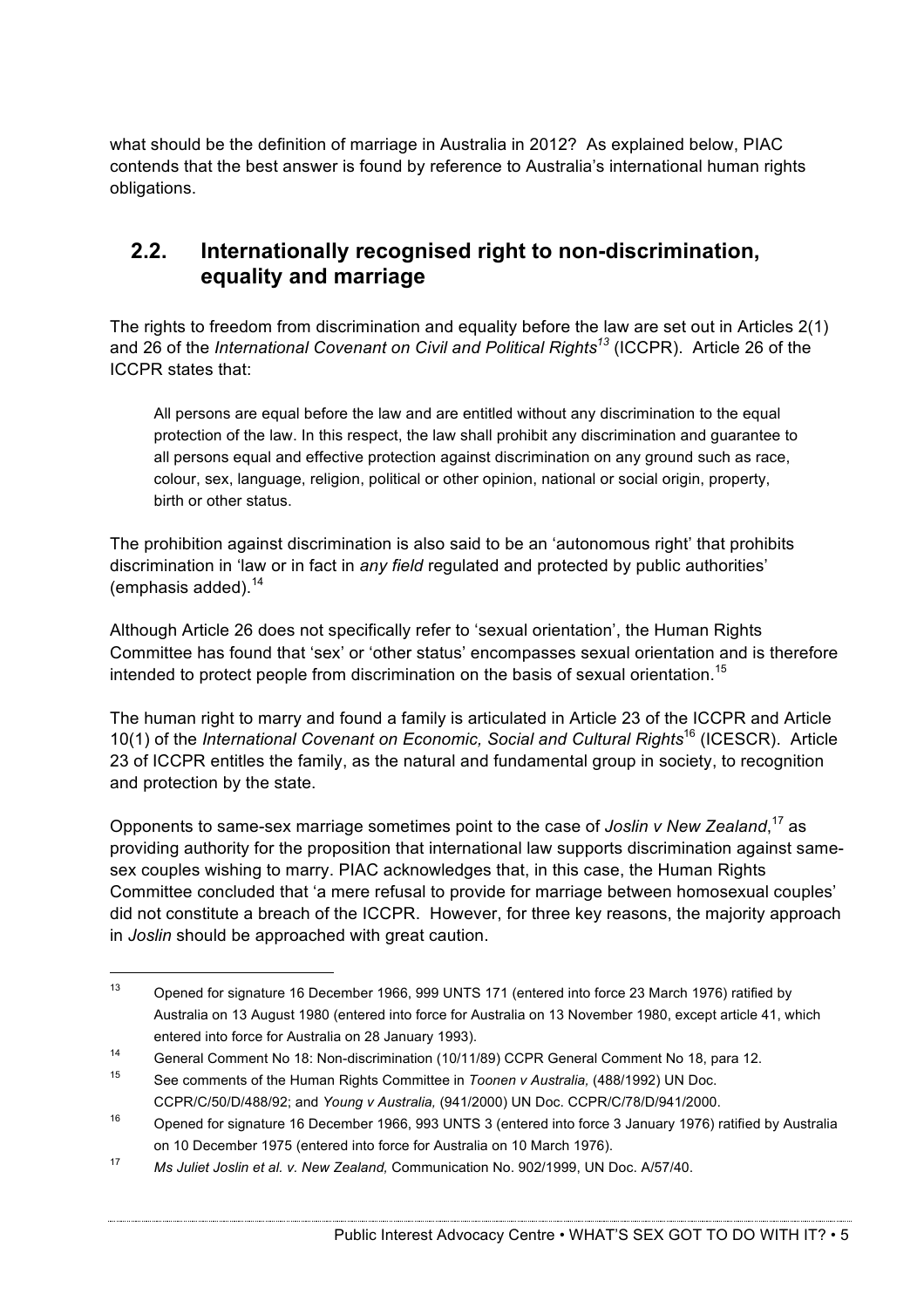First, the case law in this area is far from settled. *Joslin* was heard over a decade ago and approaches to same-sex marriage have progressed significantly during this period. State practice, which is a legitimate influence on interpreting the contemporary meaning of the provisions of the ICCPR, is instructive here.

Of the 10 states that now recognise same-sex marriage at the national level, nine of them (Argentina, Belguim, Canada, Iceland, Norway, Portugal, South Africa, Spain and Sweden) have amended their laws to do so since the decision in *Joslin*. Many other provincial jurisdictions also now recognise or perform same-sex marriage – including 11 US states. Many more jurisdictions recognise a corresponding form of civil union for same-sex couples – including, in Australia, the ACT, NSW, Queensland, Tasmania and Victoria.

This suggests a consensus starting to develop against the continuation of discrimination against same-sex couples wishing to marry. Thus, PIAC contends that the better view is that the failure to recognise a right to marry when a couple is recognised as a family in other areas of law is inconsistent with Article 26 of the ICCPR because it denies a particular kind of recognition to some couples on the discriminatory ground of their gender or sexuality.

Secondly, PIAC agrees with the arguments put forward by the Human Rights Law Centre as to why this case fails to make a compelling case for continued discrimination against same-sex couples in this context, in particular because the Human Rights Committee failed to consider how Article 23 of the ICCPR interacted with the principle of equality contained in Article 26.<sup>18</sup>

Thirdly, even putting the case at its highest, *Joslin* says no more than state parties to the ICCPR are not compelled to provide for same-sex marriage. As was clear from this case, the ICCPR in no way prohibits states from recognising same-sex marriage. Consequently, an approach more consistent with contemporary understandings of human rights would be for Parliament to permit and recognise same-sex marriage.

# **2.3. Impact on other rights**

It is essential that the rights to equality and marriage appropriately accommodate any other competing rights, notably the right to freedom of religion. For the avoidance of doubt, PIAC suggests that consideration be given to adding a clause to the Hanson-Young Bill that amends s 47 of the Marriage Act to make it clear that nothing in the Marriage Act imposes an obligation on a minister of religion to solemnise the marriage of a same-sex couple.<sup>19</sup>

 <sup>18</sup> Human Rights Law Centre, *Marriage Equality – A Basic Human Rights. Submission to the Inquiry into the Marriage Equality Amendment Bill 2009* (2009), Parliament of Australia http://www.aph.gov.au/Parliamentary\_Business/Committees/Senate\_Committees?url=legcon\_ctte/marriage\_eq uality/submissions/sublist1a.htm at 12 March 2012, 6-8.

<sup>19</sup> see for eg, Bandt Bill 2012, sch.1, s. 8; Jones Bill 2012, sch. 1, s. 3.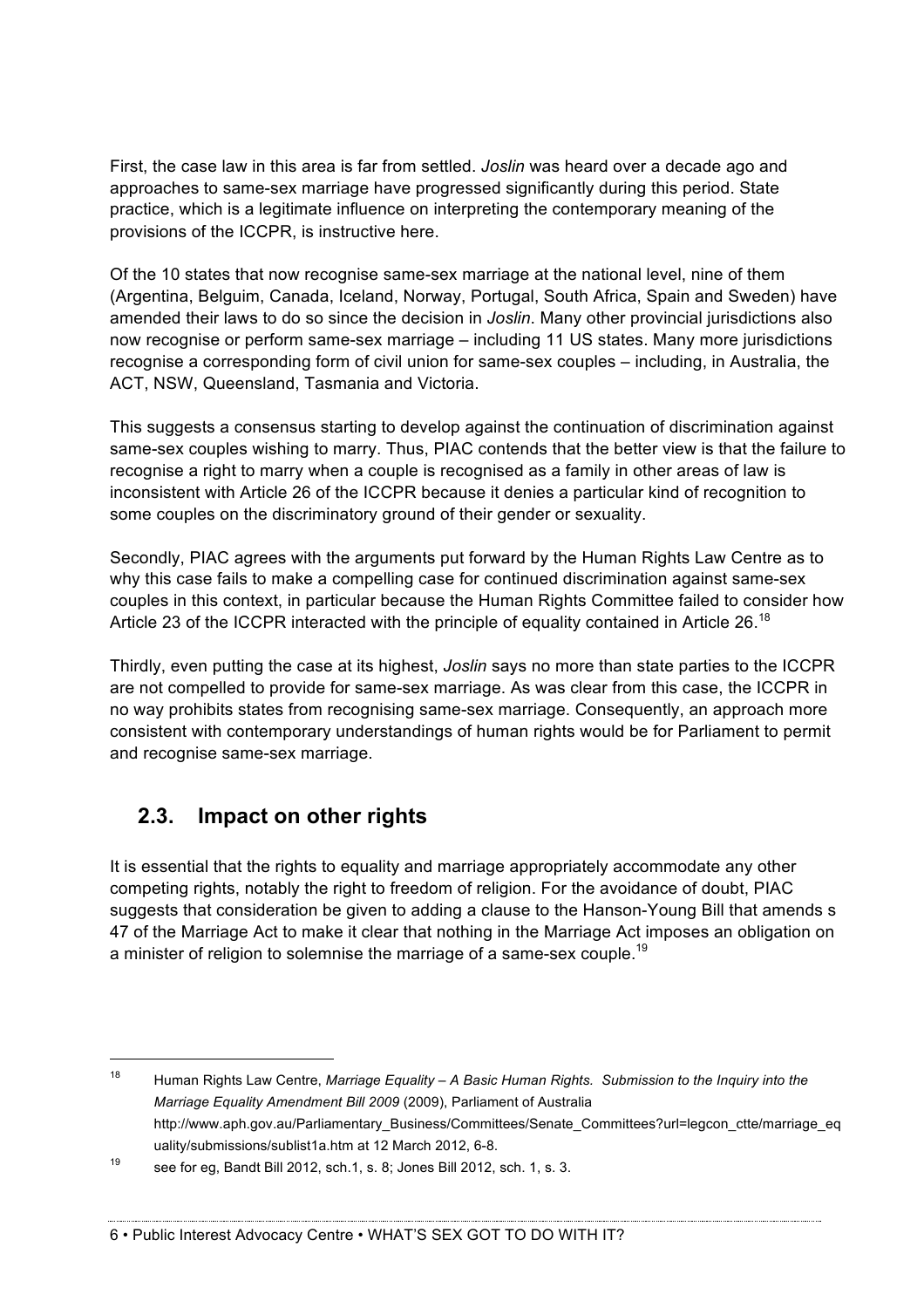#### *Recommendation*

*The Parliament should amend s 47 of the Marriage Act to make it clear that nothing in the Act imposes an obligation on a minister of religion to solemnise the marriage of a same-sex couple.*

# **2.4. Impact on the community**

One of the concerns that has been raised in respect of the proposals contained in the Hanson-Young Bill is that changes to the Marriage Act may have a negative impact on families and the community. However, opinion polls in Australia consistently reveal strong support for marriage equality. In November 2011, a Herald/Nielsen opinion poll found that 62% of voters supported legalising same-sex marriage.<sup>20</sup> Similar levels of community support for same-sex marriage were reported in other opinion polls conducted in  $2010^{21}$  and August  $2011^{22}$ .

The argument that legalising same sex marriages will harm the family unit is similarly flawed, partly because it overlooks the fact that same-sex couples are already raising children in Australia and partly because this argument is not supported by the evidence. For example, studies have shown that children from lesbian families rated more highly in social and school areas<sup>23</sup> and experience the same quality of life as children with heterosexual parents<sup>24</sup>.

# **2.5. Alternative options**

An alternative to amending the Marriage Act is to introduce a registered civil unions scheme for same-sex couples in Australia. While PIAC acknowledges that this is the approach that has been adopted in a number of other jurisdictions, including Denmark, Norway, Sweden, Iceland and

<http://www.australianmarriageequality.com/wp/wpcontent/uploads/2010/10/AMEpollfactsheet@Jun11.pdf> at 27 March 2012.

 <sup>20</sup> Phillip Coorey, 'Voter Opinion adds Weight to Shift in Marriage Policy', *Sydney Morning Herald online* ((15 November 2011) < http://www.smh.com.au/national/voter-opinion-adds-weight-to-shift-in-marriage-policy-20111114-1nfkj.html> at 27 March 2012.

<sup>&</sup>lt;sup>21</sup> see for example, a Galaxy research poll in 2010 found 62% supported same sex marriage reported by Australian Marriage Equality, *Marriage Equality and Public Opinion. A Factsheet* (2011), Australian Marriage Equality

<sup>&</sup>lt;sup>22</sup> see, for example, Roy Morgan poll in August 2011 found 68% supported same sex marriage cited by Australian Marriage Equality Group, ibid; see also News Ltd Poll in August 2011 found 7 out of 10 Australians supported same sex marriage reported by Dan Fisher, 'Alternative Census Reveals the Real Australia', *Daily Telegraph online* (9 August 2011) < http://www.dailytelegraph.com.au/lifestyle/alternative-census-reveals-the-real-oz/storye6frf00i-1226111802140> at 27 March 2012.

<sup>&</sup>lt;sup>23</sup> see for example, Gartrell N, Bos H., 'US National Longitudinal Lesbian Family Study: Psychological Adjustment of 17-Year-Old Adolescents', (2010) 126(1), *Pediatrics*, 1-9 < http://www.nllfs.org/images/uploads/pdf/NLLFSpsychological-adjustment-17-year-olds-2010.pdf> at 27 March 2012.

<sup>&</sup>lt;sup>24</sup> see for example, van Gelderen, L., Bos, H., Gartrell N., and Perrin, E., 'Quality of Life of Adolescents Raise from Birth By Lesbian Mothers: The US National Longitudinal Family Study', (2012), 33(1), *Journal of Developmental & Behavioural Pediatrics,* 1-7 < http://www.nllfs.org/images/uploads/pdf/nllfs-quality-life-january-2012.pdf > at 27 March 2012.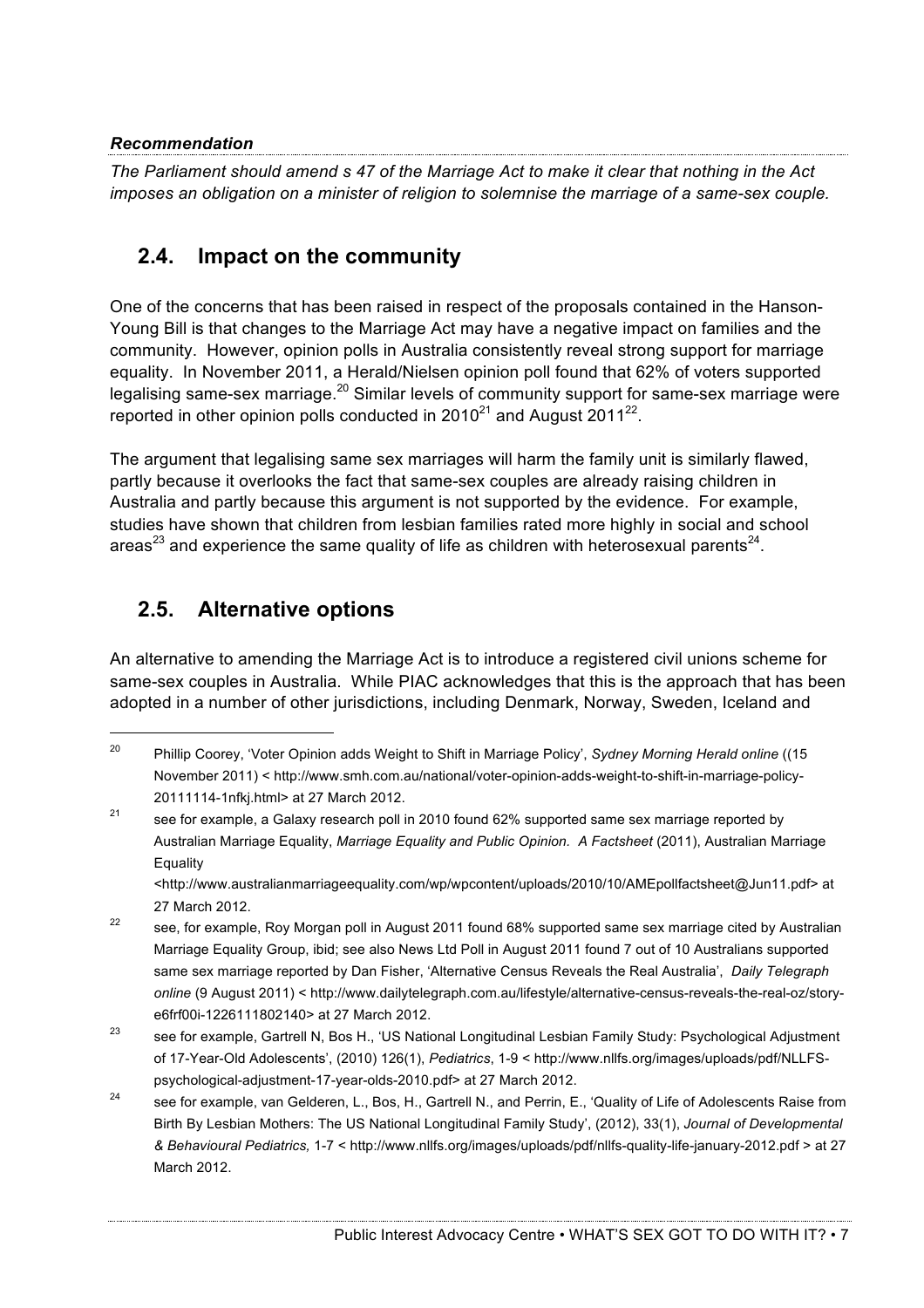New Zealand, PIAC takes the view that this approach does not fully eradicate discrimination against same-sex couples. To some extent, by failing to provide equal recognition of committed same-sex relationships, it might even reinforce the notion that committed relationships between heterosexual and homosexual couples are not equal.

# **2.6. Overseas experience**

Finally, PIAC contends that Australia could benefit from overseas experience as to how marriage should be defined in Australia.

As noted above, an increasing number of countries have legalised same-sex marriages. Furthermore, the experience of these countries suggests that marriage equality doesn't negatively affect the institution of marriage. For example, since the Danish government introduced 'registered partnership' laws in 1989, the rate of heterosexual marriage has increased<sup>25</sup>

On the other hand, there are a number of historical examples that show the folly, or worse, of prohibiting certain types of marriage or relationship on the basis of discriminatory notions of who should be allowed to marry. For example, in 1949 the South African National Party introduced the *Prohibition of Mixed Marriages Act,* which banned mixed marriages in South Africa. In subsequent Acts, such as the *Immorality Act 1957*, this prohibition was expanded to include sex, and later kissing between white South Africans and South Africans from other ethnic groups. It is estimated that over 11,500 people were convicted under these laws. Punishments included prison sentences of up to seven years and lashings if the man was less than 50 years old. Methods used to produce evidence of breaches of the laws included 'binoculars, tape recorders, two-way radios and feeling if bedsheets were warmed and stained<sup>'26</sup>.

Other examples include the *Law for the Protection of German Blood and German Honour,*  introduced by the Nazi Government in 1935, which prohibited marriage and sex between Jews and other Germans, and the so-called 'anti-miscegenation' laws in the United States of America, which banned marriages between members of different ethnic groups. Today these laws are almost-universally considered abhorrent. These examples should serve as a reminder of the dangers inherent in a state imposing rigid and discriminatory definitions of marriage on its citizens. The members of the current Australian Parliament should consider carefully how history will judge them if they were to vote for continued discrimination against same-sex couples.

# **3. Conclusion**

PIAC has long held the view that the Marriage Act should be amended to remove the discriminatory references contained in ss 4 and 88EA so as to allow people to marry irrespective

8 • Public Interest Advocacy Centre • WHAT'S SEX GOT TO DO WITH IT?

<sup>&</sup>lt;sup>25</sup> Giedre Zukaite 'Does the Prohibition on Same-Sex Marriage Violate Fundamental Human Rights and Freedoms?' (2005) 2 *International Journal of Baltic Law* 1-24, 17.

<sup>26</sup> see *Legislative Implementation of Apartheid*, US Library of Congress < http://countrystudies.us/southafrica/25.htm> at 29 March 2012 ; see also Apartheid Laws <http://history8tl.weebly.com/the-prohibition-ofmixed-marriages-act-of-1949-no-55-immortality-amendment-act-of-1957-no-24.html.